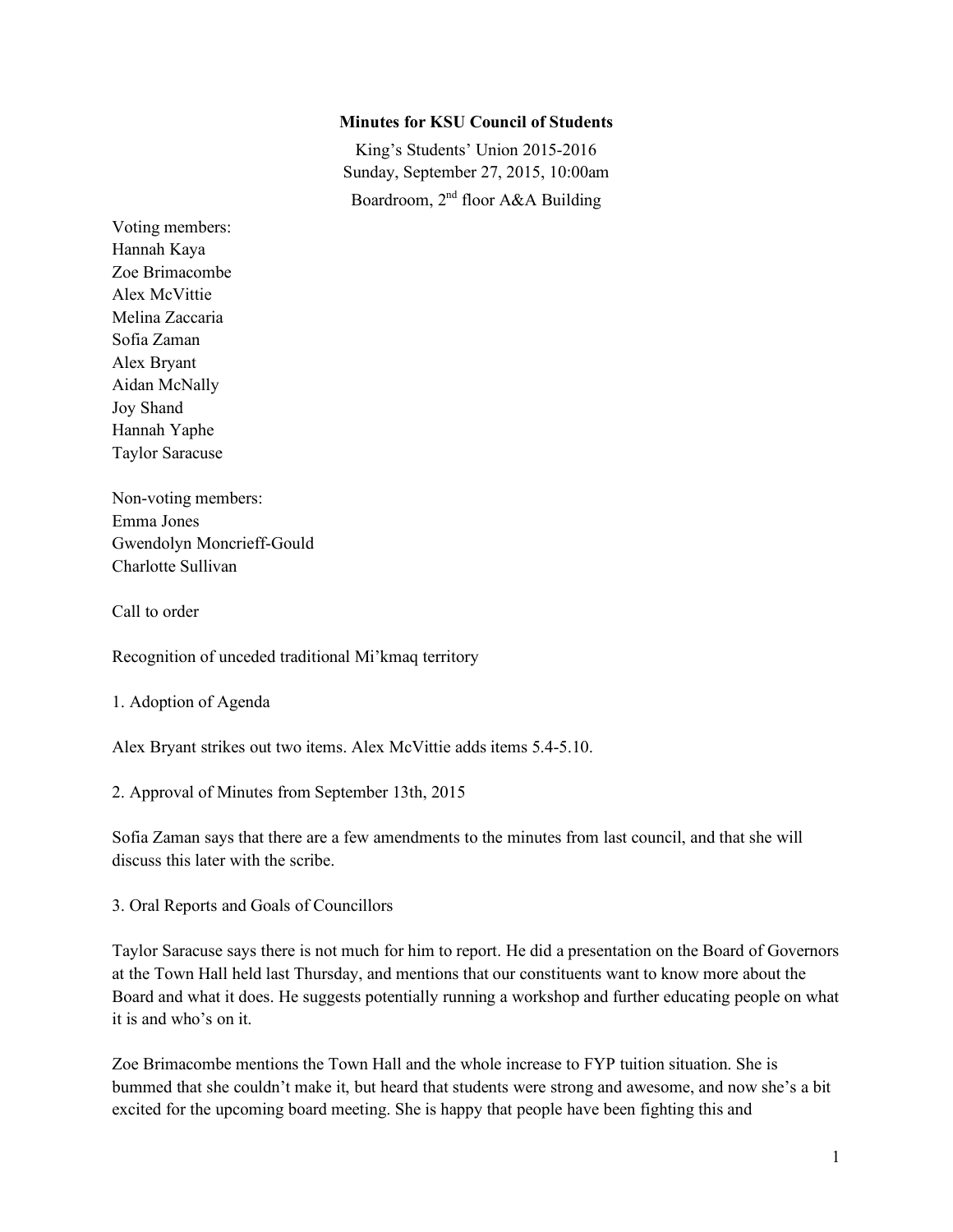congratulates everyone for working well together. She is excited for the KSU elections. She couldn't make the latest College Task Force meeting, but hopes we can get on track with that. Nick Hatt, the Dean of students, has updated the resource sheet in the Dal blue folder to include King's resources for mental health, learning support, etc. Sofia Zaman asks what the blue folder is. Hannah Yaphe replies that it is an information folder with a ton of different contacts in it, and Joy Shand adds that it's available at Alex Hall front desk.

Hannah Yaphe doesn't have much to report. She is sad she couldn't make the Town Hall, but heard there was good attendance. She is excited to work with the new science representative on making their transition into this position.

Joy Shand says the DSS has been working on a number of things, including fulfilling budgetary items they didn't get to last year, and commitments to funding they're finally getting to. This includes cover for the piano that is going into the Wardroom. They can move the piano from the chapel to the Wardroom for students or bands to play. They have also purchased a vacuum for societies to use to clean the Wardroom after using the space for their events. The Wardroom will store that for them. They are working to find funding for the new ice machine, cooperating with Jen in particular. They are not sure if they'll find funding for this through the Wardroom, Galley, or through the advancement office. They attempted to hire their CRO on Friday but the person who was going to be hired didn't show up. Nominations are open, and set to close on Tuesday, but they might have to extend the deadline because of lack of interest and lack of CRO. It is delaying the GM so the tentative date of October 7 may change. The date for Maritime Night is October 15 and the musical act has been hired for that. Trivia host tryouts are happening on October 7. There has been a ton of interest in the position, so now there's an extra special face off that day. Regular trivia starts after that, every two weeks. Joy Shand has also joined a subcommittee of the Campus Master Planning Committee to talk about non-resident student spaces. Sofia Zaman asks if there's a day student newsletter that's going out tonight. Joy Shand says this is a question for Fiona Westin, and that she's not sure how often Fiona will be doing these things for them.

Melina Zaccaria says the last couple of weeks have been good. The Town Hall was really interesting and fun. There was a huge range of students there and a lot of people were engaged and had questions. People were still talking about it after the meeting. She went to the DASS AGM and a lot of new people were elected who sound like they will do a good job. They didn't lose quorum, which was good to see. They rearranged their budgeting system this year so that they won't lose funding. She met with the head of CSP, and will meet with the heads of EMSP and HOST soon. The elections are coming up so she is excited to see the nominees and hopes her experience will help whoever will be arts rep this year. This person will be going to the arts and social sciences meetings this year and the Dal reps also look great for this position.

Fiona Westin just walked in at 10:22 am.

- 4. Reports of the Executive Committee (attached)
- 4.1 Report of the President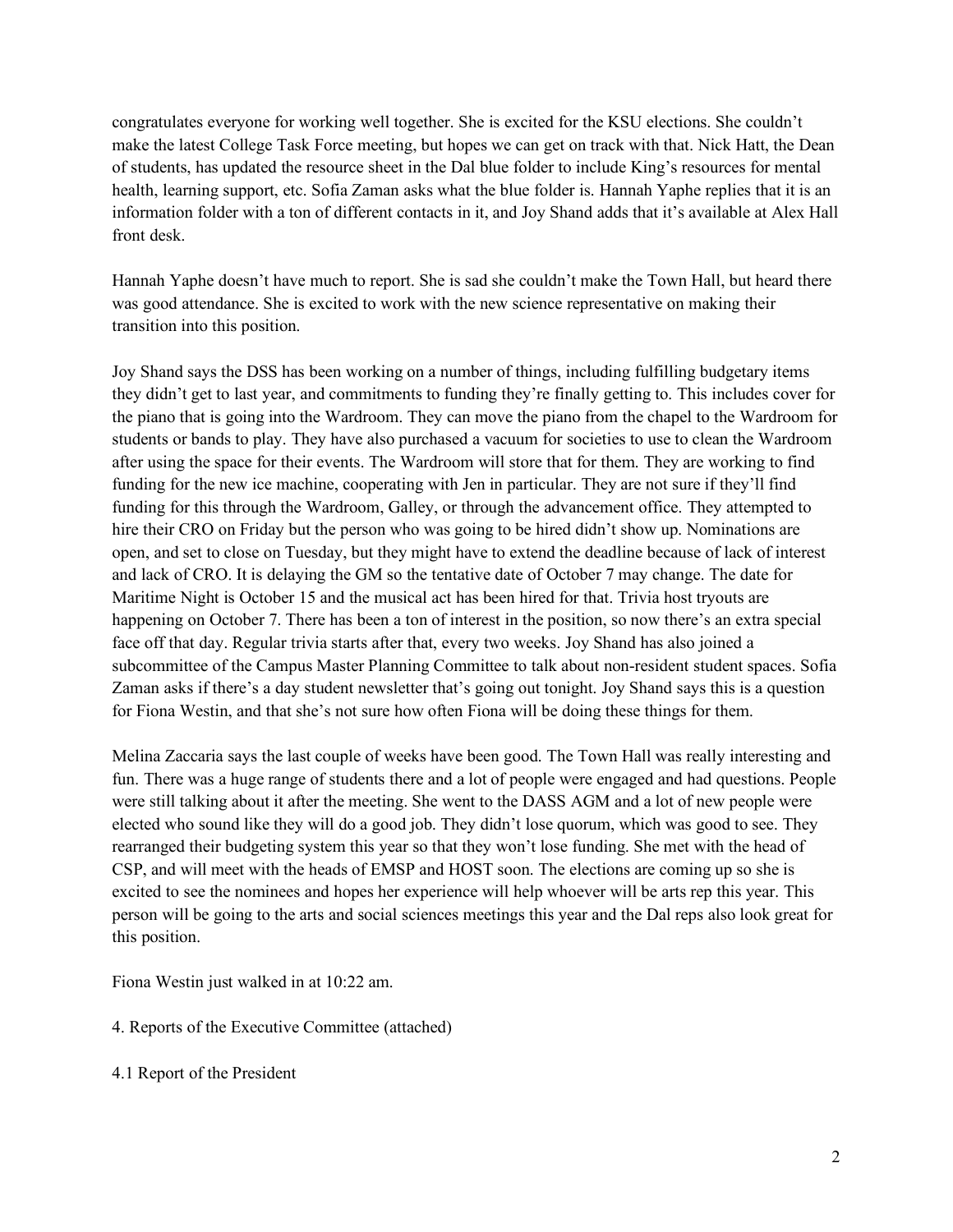Alex Bryant wants to talk about the committee on student fees. The memo came out on the 15th and the letter was submitted on the 21st. The Town Hall was on the 24th and there is a meeting of the committee tomorrow one hour before the consultation session. It's been called in response to outcry from the entire community. Hopefully it will be productive and we can enter the consultation with something new to share. We heard from students that increasing fees for FYP are unacceptable and everyone is tired of consultation sessions with no change. The committee might decrease the amount of money but still have an increase and blindside everyone, but any increase at all is unacceptable. The presidential search met. There are 25 candidates still and 10 on the shortlist. Some edits were made. They were just 25 really impressive CVs, and really exciting people. There will be readings of cover letters and interviews over the next few weeks. The 5-6 person shortlist will be made publicly available around November. Alex Bryant was also going to include all of the gross sexual harassment incidents that occurred these past few weeks but there were too many. He mentions the SMU incident where a man exposed himself to a female student at a bus stop. Alex Bryant includes this because it's important for us to see these things and share them both on the Union Facebook page and amongst each other so that people are aware that they are occurring. Two weeks ago there were five back to back incidents around Edward Street. We are urged to send things like this to the KSU Facebook page if we see them just in case the Union has not. Taylor Saracuse mentions tuition hikes and how George Cooper has come up a lot. The general public seems unaware that a presidential search is happening. It is important to let people know. Joy Shand says that the rough deadline for the selection a new president is January 1, but the new president will officially start in June. The decision should be made before Christmas. They will start a changeover heading into the end of the term.

## 4.2 Report of the Vice-President (Student Life)

Alex McVittie says that campus master planning has been her big thing and they have met twice since the last council. They always get things done when they meet, which is really nice. They had a review of all the problems with the school during their first meeting, where they went on a tour of physical problems and saw where all the money is being allocated. The Angels Roost underwent significant renovations this summer, and is now more accessible to international students. Alex Doyle says it's important for residences to be the first priorities for the future of the college. Students in the past have accepted their offer from King's, come in on move-in day, and left upon seeing the residences. We must fix them sooner rather than later. St.-FX is our biggest competitor and they have great residences. Our residences are falling apart, like North Pole Bay, and it's affected recruitment. Alex McVittie is showing us drawings of what might happen with the design of the bays. The drawing shows a plan for the three sets of bays, including a widened hallway that connects all of them. There is common space on each floor so that a group can't just make it "their turf" since there isn't a door. Now it's transitory: one can walk in and walk out. There will be a widened hallway too so that people can hang out there going through Chapel Bay, Middle Bay, and Radical Bay. One idea is to knock down the walls between the bays so it's floor style living vs. bay style living and that there might be a don on each floor. The cement in front of the building means that there is no accessibility right now, so they might have to push out the wall at the back, which they don't know if they can do since they don't know where our property ends. We can't install mobility chairs either due to how the stairs are constructed. This would be very expensive and complicated even with an elevator in the back. Because the bays pose a problem for accessibility, we need to make Alex Hall as accessible as possible. The elevator needs to go all the way up and we need a chair there so that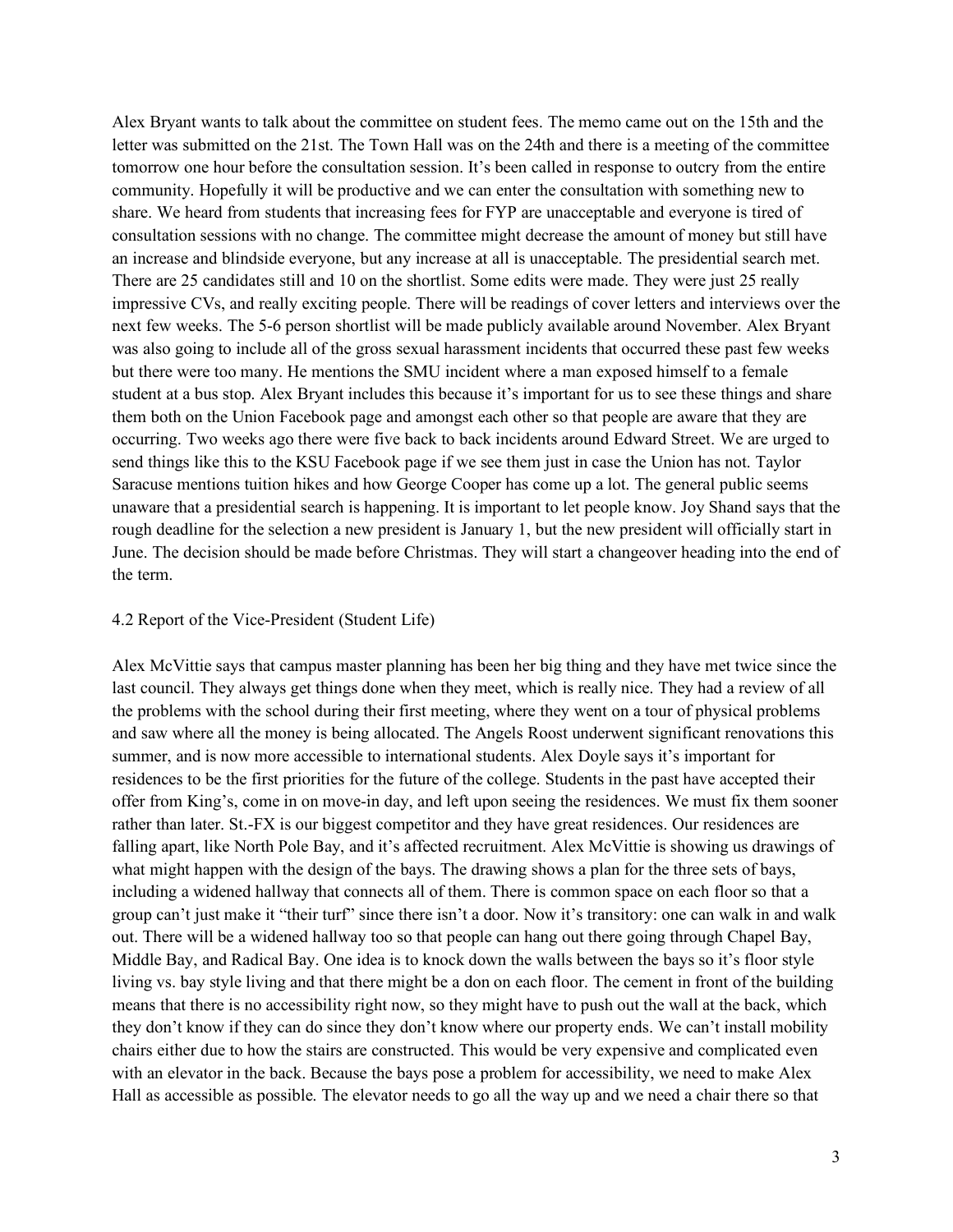people can get up to the elevator past the stairs. For the bay renovations, the timeline would include the residence program closing for a year so they can't outsource students. The systems underneath the ground mean that they will have to shut down all of it- meaning residences that year would be just Alex Hall, or nothing. It's a big decision. The renovation of North Pole Bay will start within the next couple of weeks and that will serve as the model for how the interior looks. They are coming to the next meeting with sets of sketches that Alex McVittie will bring in next time. Societies will be ratified too and society training is happening in the next few weeks. Athletics information night was the same night as the Town Hall so she talked about athletics and the services we provide at King's. She was also discussing the athletic wear line, and how Ryan Abrams has expanded the sketches. This was announced to the athletes and they were very excited. The Town Hall was super successful and everyone should go to the consultation on Monday. It's one thing to hear the executive advocating for students but another for students to advocate for themselves. Taylor Saracuse asks how we are making sure that energy renewal is at the forefront of discussion. We convert all of our power from Dal so Alex McVittie says that we need to work with this. She also mentions that Alex Doyle got an award for being eco-friendly. There has been discussion about conversion of steam to hot water. The renovations are going to be energy efficient and well-weighted, like accessibility and other issues. Aidan says that it will be energy retro fit. We are investing in King's being more environmentally friendly for the amount that we're putting in, and we're wasting money as it is with the system. Melina Zaccaria asks if there are plans for Cochran Bay. Alex McVittie says it will be modelled similarly but it's not as in terrible shape as North Pole Bay, so it will probably come after the set of three bays.

#### 4.3 Report of the Vice-President (Financial)

Aidan McNally says it's been a fun few weeks. She sent her first fax to Bell Aliant and is concerned about why a Communciations company is still using faxes. The tuition fee Town Hall happened and she said it was great to see students out and engaged. She is impressed with students and impressed with how aware and concerned people were. Everyone understood why this is a ridiculous proposal and also the negative impacts of student fees. This ties into the federal election- a section of what students are concerned about in the election is in the Gazette. Everyone talked about how tuition was the number one election conversation that hasn't happened and should be happening. We can't forget the power of our informed student body and collective power. Finance committee met this week and had a robust discussion about funding requests and the discussion made Aidan McNally realize that we should be working on a comprehensive financial policy for the union and this should be a full year project. We vote through all of our funding requests, which is a great system that is more transparent, but other universities don't. She is not suggesting a radical change but it would help societies and council to work on this. She also wants to say that if someone is interested on being on finance committee we are electing people at the GM. There are students who might be interested. The GM is next week on Wednesday, and it is Harry Potter themed. The final financial statements are going to be signed but everything that we need to figure out has been figured out. DC has been in contact- they provide our ATM in the A&A. Recently they've had to up their costs due to the rising of their external costs. The vans that bring money around have upped their cost, which is the reason for this, so we need to talk about our surcharge. So far it's 2 dollars. We make a small profit through the fee but that might not be significant. Hopefully it will stay as low as possible. We will talk about honoraria soon, as it is one of the bylaw amendments. It will be recommended at the gm. We've drafted the budget in the spring and were more conservative than the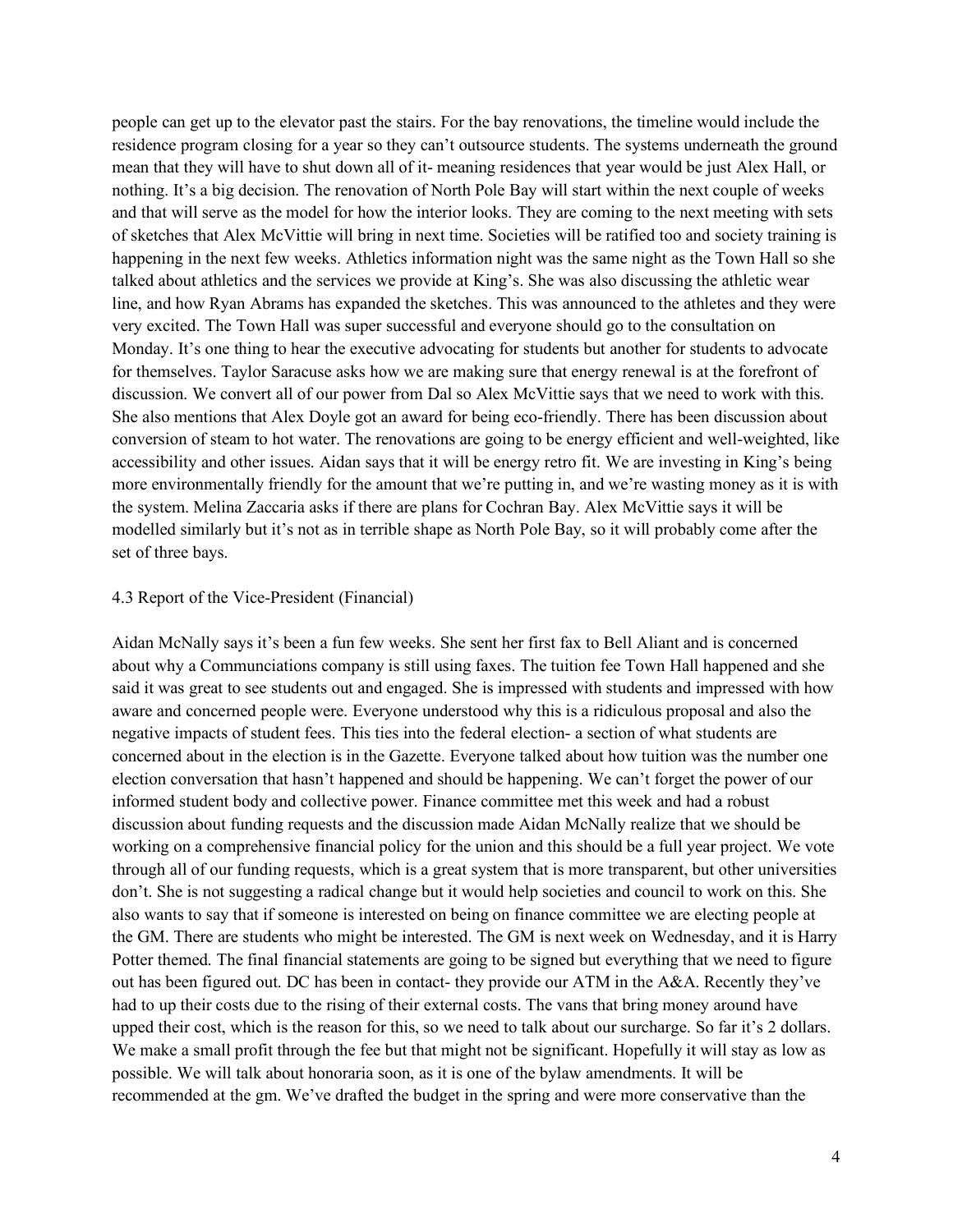university on enrollment, saying 1040 for enrollment, and we are currently at 1014. There are 37 fewer students than projected so budget was changed. Some minor changes: first thing is that they spent less money on sexual health products since we had leftovers from last year. We've included an extra 100 dollars for menstrual health products in the office. One of the changes is budgeting for travel and conferences- generally, to send Union members to things like the CFS general meetings. We sent 3 reps this spring and there is a fall GM. Each member school has one free member. King's was going to send 2 but they might save some money and send less people. We've budgeted 3000 in contingency. Enrollment dropping is a factor we cannot control on what the contingency line is for. This is a budget so it doesn't necessarily reflect the amount in our bank account. Aidan McNally is not worried about not having a contingency line. This discussion will occur at the GM and is open to amendments there. Joy Shand says the ATM fee is currently \$2.50. Aidan McNally will look into that because she isn't sure if DC has upped it over the summer. Taylor Saracuse asks about trouble with that ATM operationally. Has there ever been talks of getting a newer machine? Aidan McNally says she isn't part of any of those discussions. We normally call them to repair it. If anyone has concerns about the ATM they should email her.

## 4.5 Report of the Vice-President (External)

Hannah Kaya has been focused on the election mostly and registering people to vote. She has a good set of tablers who are passionate and experienced, and have registered over 100 people to vote. If you are voting from somewhere that is not Halifax then you need to vote from the 5th to the 8th. She is helping students vote, consistently on Wednesdays but will be upping presence closer to the election. On the 17th there was a debate watching party with a fantastic turn-out. We streamed Elizabeth May's comments, which went well. She mentions sustainability- a screening of Princess Mononoke is happening October 5th. A few more things: Dal is hosting a student issues debate on the 28th at 6:30 and there will be a walk over for King's students, who will meet at the flagpole. Hannah Kaya also says that if anyone wants to sign up for tabling they should talk to her. She went to the Cats against Cat Calling event. The women's rep for the CFS helped host it and it was fairly successful, but the turnout could have been better. She is also impressed with the Town Hall and the interest we're getting from first years, and it's important to remind people to go to consultations and keep voicing their opinions after that. Aidan McNally asks for the date again for students issues debate. Hannah Kaya says all candidates will be attending except the conservative candidate. It should be Megan Leslie, Andy Fillmore, and Thomas Trappenburg. She doesn't think Alan, the Marxist Leninist party candidate, will attend. The theme is student issues. Students are monitoring the debate.

#### 4.6 Report of the Hospitalities Coordinator

Jen, the hospitalities coordinator, started here in June to take over the hospitality management position. Over the summer she worked with Nick, who was the past manager, and hit the ground running on a few projects. She split her report up on the administration, Galley, and Wardy. Administration: Jen is working with CRA to get documents in order, organizing bookkeeping in general, organizing contracts for staff and making sure we have basic HR information for everyone. She is bringing suppliers up to date and maintaining working relationships with them. Square (a point of sale app on iPad) will happen for the Galley and Wardy. We can keep everything together, tracking times that are most busy, etc. This month is kind of a test for everything that's been implemented over the summer. She is working on payroll to make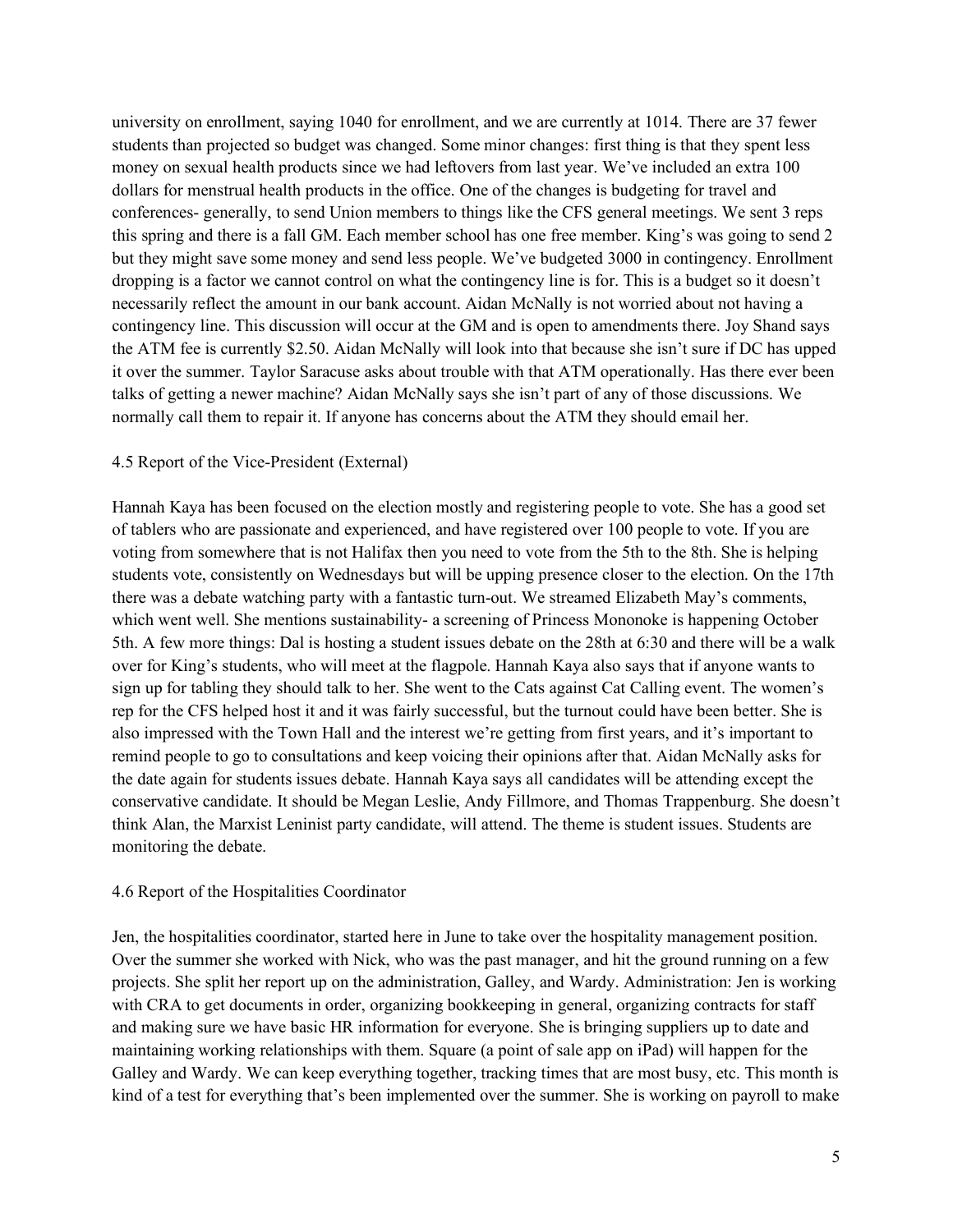sure it's direct deposit rather than cheques. Galley: they collected levy from 2012 students. They also did staff training, organized new menu items, and developed relationships with new suppliers. Their new cucumbers are a hit. A woman has been going around getting fresh food for us. MFA students had the Galley open for them over the summer. We painted the entire Wardy and got ethernet cables for both services, so we are just waiting on Dal to finalize everything. We hired a management team, got wifi in the wardroom, new sound equipment, and adjusted where speakers are so there is less feedback. There is also an added landline for telephone access. The Wardy did a bar service for an alumni association dinner and opened the Wardy for two Pride events as well. This summer has been challenging and exciting so she wants to thank everyone who made this transition really easy. KSU exec have been supportive of everything so she thanks them for it. Joy Shand says she worked at conferences services this summer and that all the MFA students said that the Galley was great and how grateful they were that there was coffee there. She also asks if we can get a landline number to the front desk since they don't have it there. Sofia Zaman is curious about new menu items. Jen says they got a convection oven so they can do more cooking. They can roast vegetables now, can make their own soups soon, are roasting tomatoes and garlic through that and are trying to do a sandwich a week (could turn into a sandwich a month). They have smoked salmon still that they've been putting on stuff. Sandwiches will be based on whatever we can get from local producers. There is a shifting menu to be more accommodating to what is available in Nova Scotia at different times. Alex Bryant says that Jen is the reason all of these things happened and working with her was a dream and a relief so we owe her some gratitude. He also gives Jen props since she came into Council on a Sunday morning to talk about this.

# 4.7 Report of the Vice-President (Communications)

Sofia Zaman mentions that she says "great" a lot in her report. We came up with exec honoraria quickly and this is posted outside the KSU office. TWAK will report on that and it will come up at the GM. We are making the Union more accessible- there's a massive list of everything they want to do but are focusing on elections policy. Kate Ashwood, the CRO, has worked hard and is very enthusiastic. Nominations will close Friday at midnight. We will send out TWAK but if everyone could reach out, the rule is talking to two first years (but really anyone who wants to be engaged should be contacted). The GM is Harry Potter themed so everyone should wear rad scarves.

5. Action Items Items concerning society ratifications and seats on committees (approximately 20 minutes)

5.4- 5.10 BIRT King's Record, King's Dance Collective, UCVE, YAS, UKC Blue Devils Hockey, Tabletop Gaming, Wordsmiths be ratified for the 2015-2016 school year.

Alex McVittie moves to omnibus these items. Alex Bryant seconds this motion. Alex McVittie says that the first ratification package she received was from the Wordsmiths, for an open and welcoming environment for students who write. It is a great society on campus for students. She didn't know we had a hockey team, but it ensures no one is held back by financial constraints and helps student athletics. They want to have games weekly at the Forum. The King's tabletop gaming society wants to spread the love of board games. They have game nights at the Wardy. UCVE explores the human voice as a tool for expression and encourages students at Dal and King's with a challenging repertoire and are having open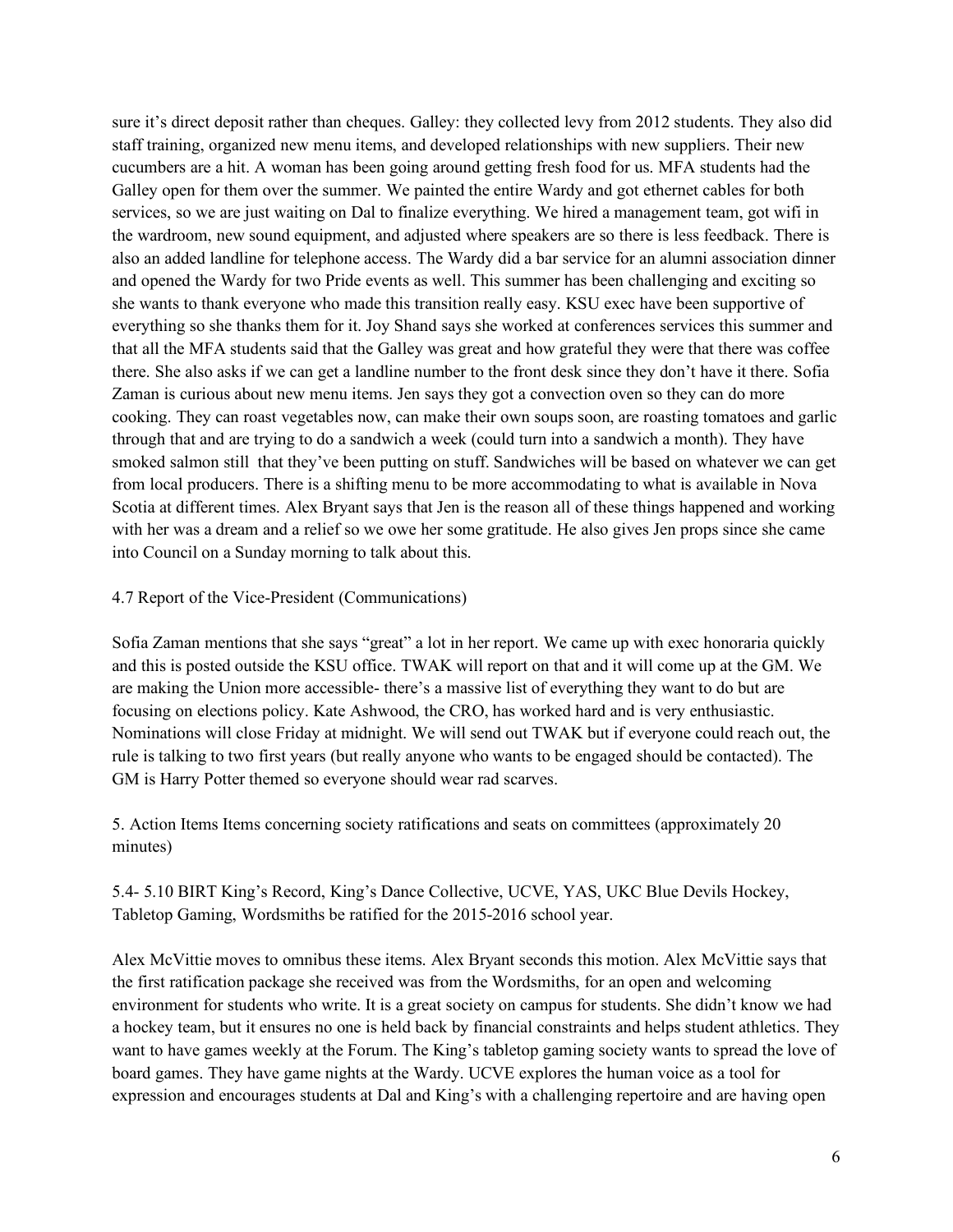mic nights, a piece at Nocturne, etc. The King's dance collective has weekly workshops and are considering doing off campus workshops/outings. YAS is having several fundraising events for local charities. They want to have another Beyonce night as well as the YAS ball. The King's Record wants to revamp this year and will be a record of this school year. They hope to have a launch party and project building all year long. Motion passes in omnibus.

5.1 BIRT Hannah Barrie receive a \$100 travel bursary to attend the Canadian University Ringette championships with the Dalhousie Ringette team on Dec 28th- Jan 1st.

Finance committee recommends approval. Aidan McNally says she didn't know what ringette was but it's like hockey without blades, just more of a stick. You have a ring instead of a puck. Dal has a ringette team (not varsity) so they receive little to no funding from Dal. There are not many other ringette teams in the Maritimes so the championship is in Calgary, meaning flights are expensive. Her flight is 1000 dollars. Hannah is requesting \$100. We've only given one travel bursary out so far out of ten for the first semester. The motion passes.

5.2 BIRT Rebecca Steele receive a \$100 travel bursary to attend the Memorial University Debating Tournament in St.John's on Oct 2-4th. Finance Committee recommends approval

Rebecca Steele is part of the King's/Dal debate team (Sodales). Because of St John's location, there is not an opportunity to participate often in debates across the Maritimes so this tournament is a development thing as well for the MUN debate team. Travels are \$423 and she has gotten some money from Sodales, but wants a bit more from us to offset the cost. Sodales' biggest expense is travel, so they will discuss society funding, etc. The motion passes.

5.3 BIRT the Contemporary Studies Society receive \$250 in non-contingent funding to contribute to the speaker's fee for a lecture on Bob Dylan to be hosted on Oct.14th.

We got a funding request from CSP society with regards to the event hosted on this date- a lecture on Bob Dylan and the poetry of the blues by professor Gray, a well known expert. There have been lots of questions on the total cost. The committee was unable to provide recommendation at the time but now can discuss it. The lecturer was invited by Wayne Wright, according to information from the CSP society. The cost goes to honoraria and the cost for him was \$2000. Concerns brought up at finance committee were: is this an event for King's students? King's students frequently go to events on Dal campus. Melina Zaccaria says this was brought to DASS before and the request was rejected both times because it's a retired professor making the request. That said, there is more information now than there was then. Students will enjoy this but it's weird that they've gone through Dal and are now coming here as a last resort. Alex Bryant is also against this. It's not an event from a society, or initiated or organized for and by students. It is also setting a precedent for departments or programs to use money for student initiatives. Only student events are run by the CSP, HOST, and EMSP societies. Here a retired Dal prof is coming to a prof at King's to see if they can scramble up some money to pay for an event that has no student organizing. The principle of the whole thing doesn't sit with him. Joy Shand, as a member of finance committee, has to say there were many issues with this request- departments have been so cut back that they're putting cost onto students. Students are paying not only tuition but to host our own events, which